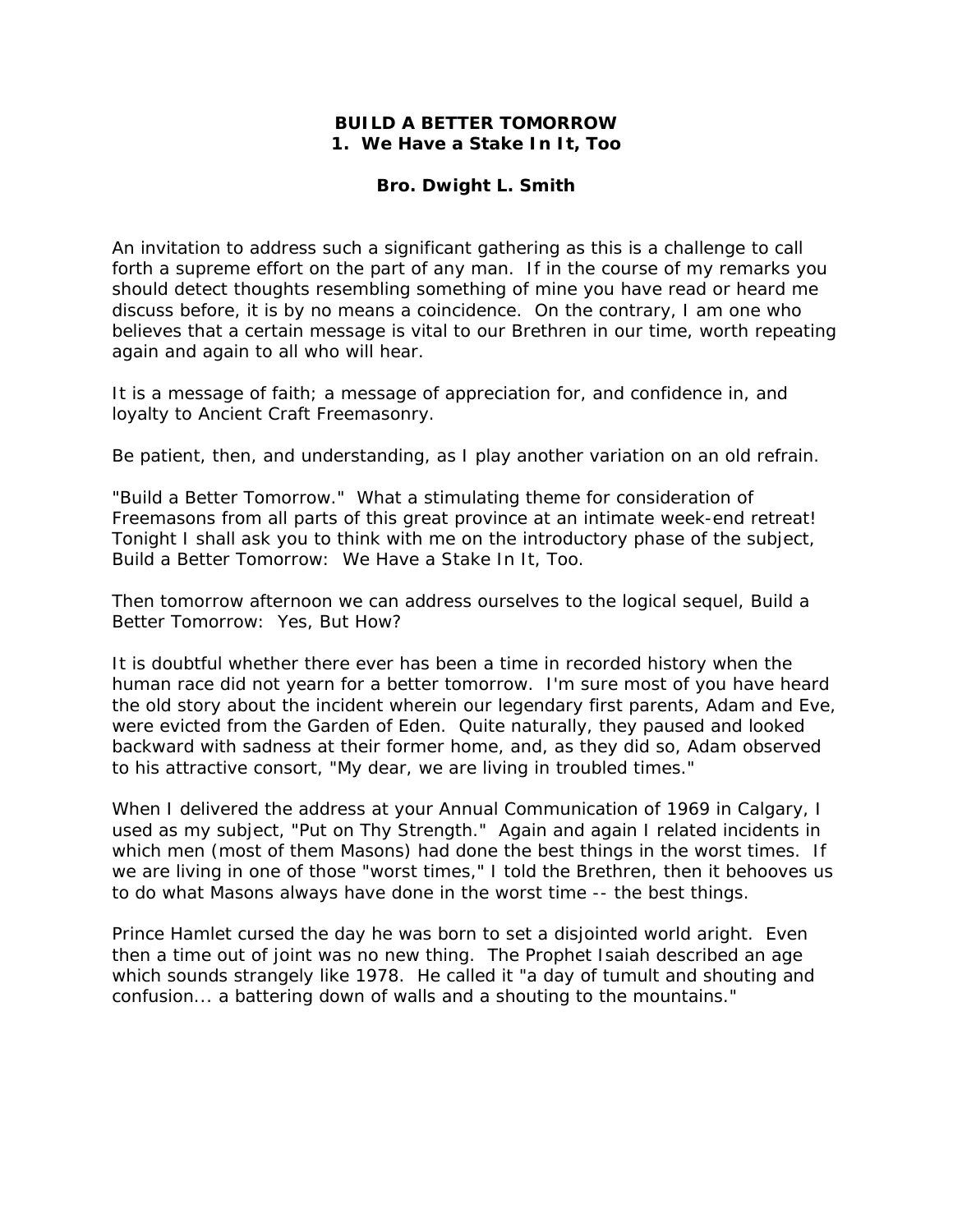Let me acquaint you with some personal correspondence I had almost five years ago with the late M.W. Brother Conrad Hahn, a great Masonic leader and a dear friend. In my letter I had observed that a moral depression afflicts all of society over most of the civilized world, and that while our Masonic leadership acknowledges that fact as it applies to society as a whole, our leaders do not like to admit that the moral depression has affected Freemasonry as well.

## Wrote "Connie" in reply:

"I doubt that the average Mason realizes the extent to which "the times" have affected the Fraternity. He can mouth the principles of the Craft and wring his hands about the times being out of joint, but he doesn't really have enough "sense of perspective of history" to correlate the one with the other.

As a matter of fact, I believe it's more than 'a moral depression' that's causing modern man's problems. It's a psychic, a spiritual crisis which results from man's loss of confidence in practically all his institutions..."

M.W. Brother Hahn then went on to enumerate those institutions which, in his opinion, were no longer commanding the respect of present day man. He mentioned the churches of the Christian faith, institutions of learning (that is, schools, colleges and universities), government and the political process, and technological development (that is, science).

To the four enumerated by my friend, I would add two. Under the heading "government and the political process", I should want very much to have a subdivision headed the courts and our law enforcement agencies. The other institution I would have to add, even though I am an old newspaper man, would be the agencies that communicate information and seek to mould public opinion; that is, the press and television.

M.W. Brother Hahn then went on to say in his letter to me:

The authority of all institutions is being questioned and denied because the individual has become less and less respected, taken for granted, and contemptuously ignored unless he conforms without question to established patterns (which don't seem to be working). Modern man is in crisis because he can't identify himself in the "scheme of things."

Now Masonry has an approach to a solution of this problem: first, God; then Brotherhood. Both are spiritual concepts; both have to be spiritually elucidated and spiritually exemplified. How? Ah, I wish I could explain it as simply as the Pythagorean Theorem -- but that's what our Masonry must attempt to analyze, to explain, to teach, and to win commitment to!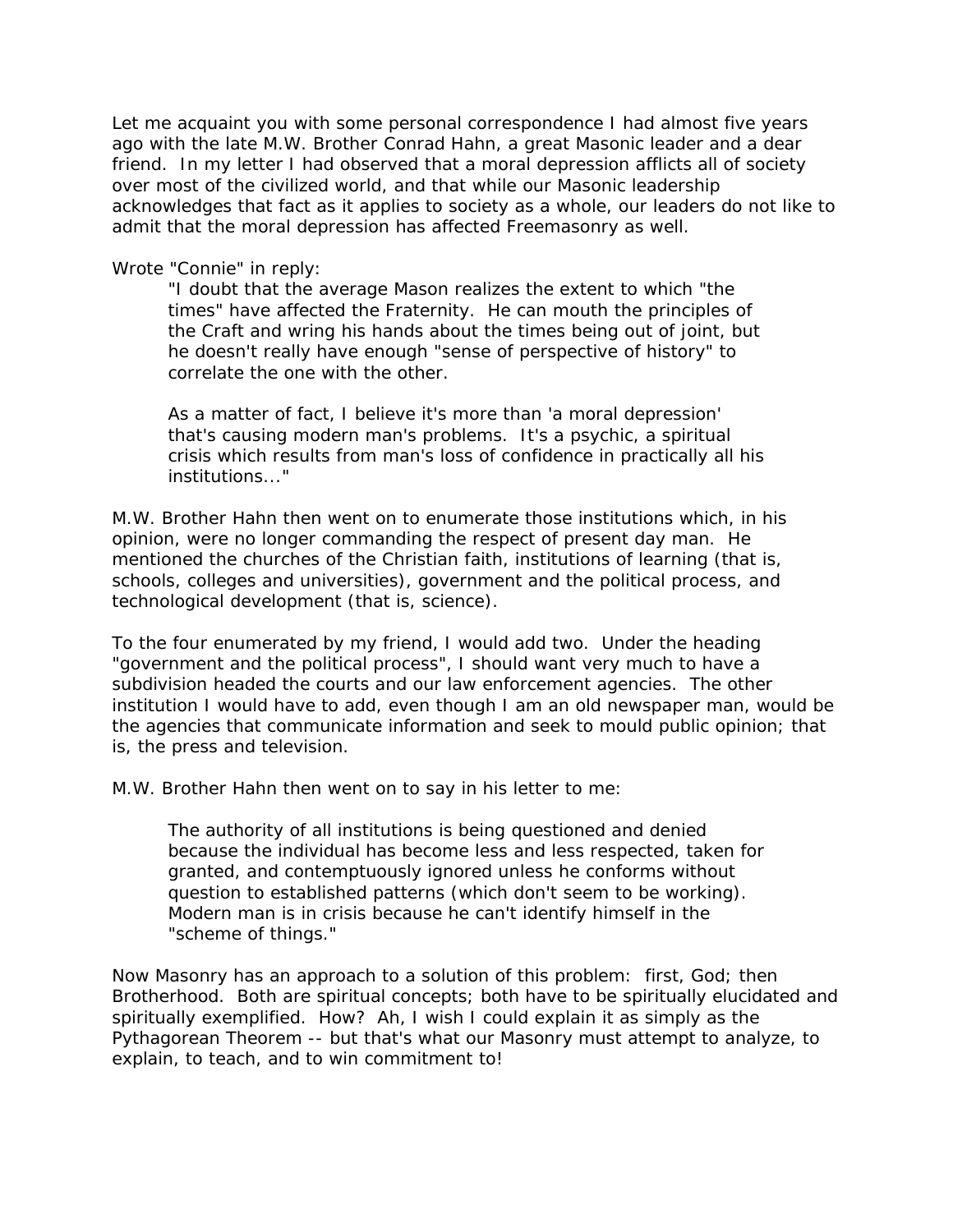In addition to loss of confidence in our institutions, I see much in our Fraternity to give me concern. It is our relationship with each other as Freemasons in a time when there are strains on to ties of brotherhood.

These are days of frustration for us all. Wherever we go and whatever we do, we are constantly beset with annoyances, most of which are abrasive in nature, some shockingly rude, others downright insulting. And the more people there are who must live in closer and closer contact with each other, the more annoyances there will be.

Some of the unpleasantness, sadly enough, is beginning to spill over into our relationships with our Masonic Brethren. And Freemasonry, you know, should be different. If Masons cannot be a little more kindly, a little more thoughtful and understanding in dealing with each other, then the message of our Craft has failed to get through, and we need to go back for a refresher course.

What challenge is offered, then, to Freemasons in our day? In my opinion it is to build where others would destroy... to unit where others would divide... to guard the seed through the long cold winter where others would throw it out... to provide tiny sanctuaries of friendship and understanding where men, of their own free will and be exercising their own choice, may experience brotherhood on a small scale even though we have not reached that state of perfection we should like for the human race to acquire.

For I am one who believes with all my heart that Freemasonry has something worth keeping, and keeping very much as it is. When our Brethren of the rank and file try to put into words what Freemasonry means to them, one of the qualities mentioned most often is that of its stability. but today I hear voices of concern. You can hear them also if you listen. They will tell you, as they have told me, "Freemasonry is all I have left. One by one we have seen those strong, stabilizing forces we once could count upon capitulate and leave the field of battle; one by one those institutions to which we once could look for moral leadership have abdicated. 'If the foundations be destroyed, what can the righteous do?' If Freemasonry fails, what is left as an alternative?"

Very well, then, what does our Craft have to offer in these times?

Let us direct our attention for a few moments to the message of the Fellow Craft degree. There is something about the Second Degree that says to me, "If you want to have a self you can live with, here are some old lessons, tried and true, that might be helpful to you."

Nowhere does the message come through so loud and clear and with such urgency as to the candidate, symbolizing as he does the adult man in the active productive years, bearing the burden and the heat of the day.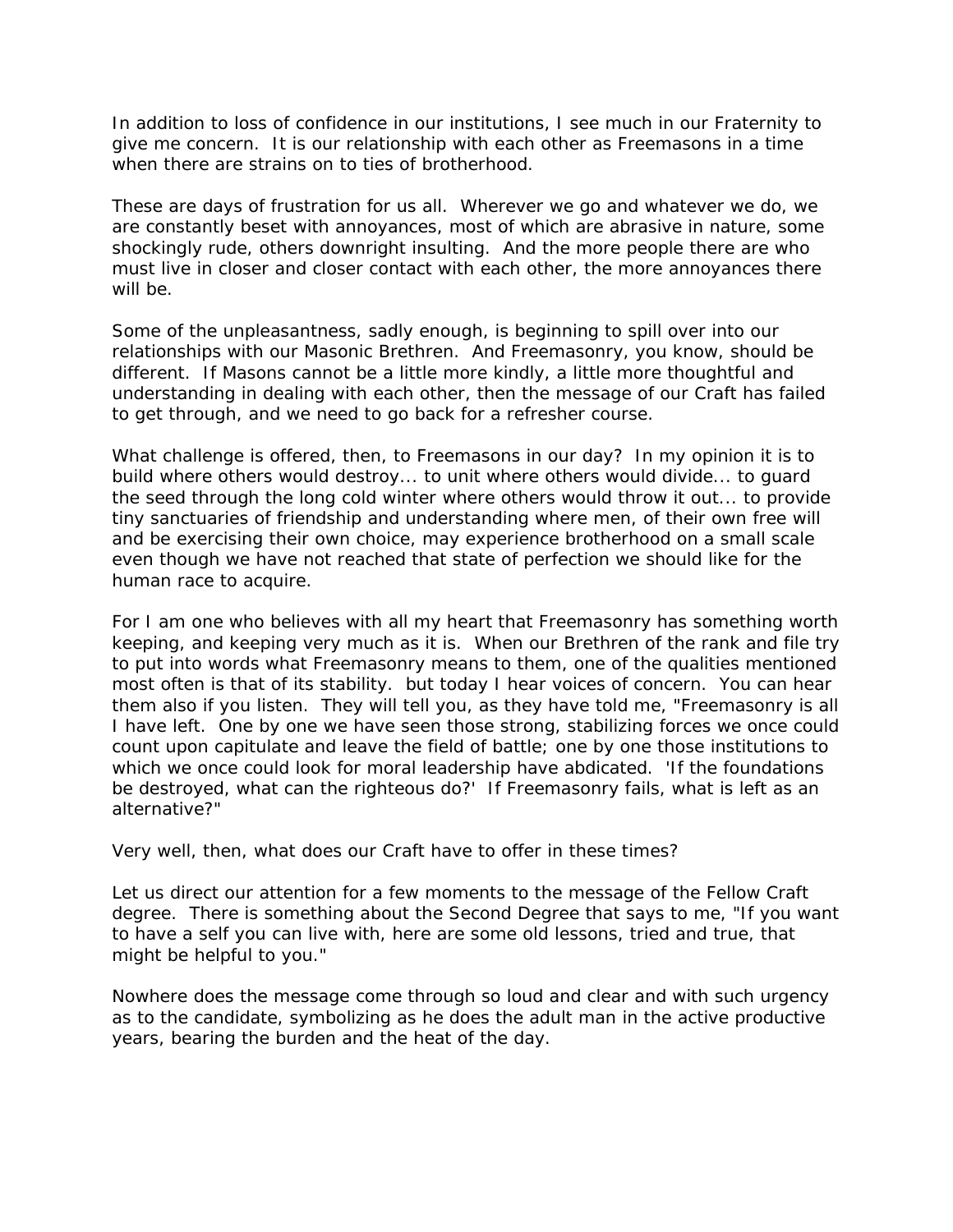One of my oft repeated expressions is that the Fellow Craft is the forgotten man of Freemasonry. Writing in the "Kansas City Star" around New Year's Day, Bill Vaughan observed that "The year is always portrayed as an old man or a baby. Like most people, it never gets any attention when it's middle-aged." That may serve to explain why the Second Degree is looked upon as a necessary chore that all too many of our Brethren would like to forget or to omit entirely. They see drama in the youth on the lower step and in the elder statesman on the upper, but no romance, no excitement surrounds the man in the prime of life whose duty it is to do the work, provide the leadership, and pay the bills.

At the outset of the Fellow Craft degree, as in all the work of our Craft nowadays, we shall encounter the question of relevance. (And how weary I'm becoming of the word and its implications!) Again and again we hear repeated, parrotlike, the wellworn phrases: We must "make Freemasonry more relevant"; we must tinker with the ritual to "make it more relevant"; the place of our Craft in the scheme of things, its message, its teachings, its objectives, its standards, its grand aim -- all these "must be made more relevant."

At this point I am reminded of Mark Twain's classic observation about the Volume of the Sacred Law. "Most people are bothered by those passages in Scripture which they cannot understand," he said, "but as for me, I always noticed that the passages which trouble me most are those I do understand."

So it is with the messages and teachings and objectives of our Craft. Modern day society has not lost interest in Freemasonry because of lack of relevance; the problem arises with the realization the IT IS RELEVANT -- uncomfortably relevant!

The Fellow Craft degree tells me that to have a self I can live with I must be a responsible unit of society.

Over and over again with hammer blows the lesson of responsibility is brought home. In a day when the "work ethic" is scorned I am reminded of the dignity, the nobility of labour. "On the mind all our knowledge must depend," the ritual tells me, and in my journey to the Middle Chamber by way of the Winding Stairs I am introduced to knowledge that has blessed my life and the life of all mankind.

I come face to face with the message of responsibility in the lesson of the Globes. I see it in the emphasis on architecture, with the consequent symmetry and beauty of proportion that result therefrom. I find a practical application in the story of the battle at the passages of Jordan, wherein Jephthah's men made use of an important bit of knowledge. The enemy tribesmen who could not pronounce the test word correctly paid with their lives.

The Fellow Craft degree reminds me that when my work is confined to the task of influencing the lives of people, that is doing it the hard way, but it is doing it the effective way.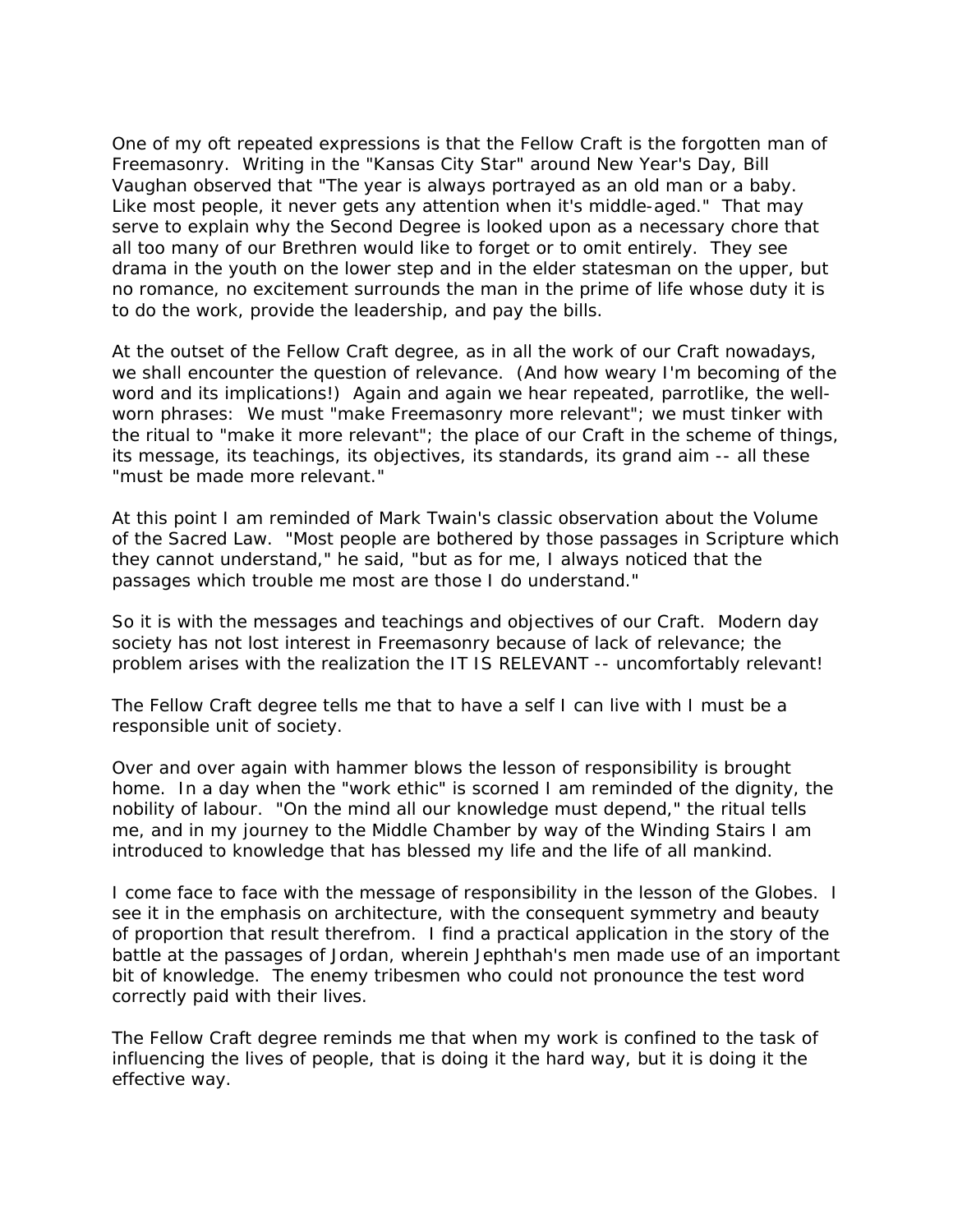Permit me this illustration if you will, and be tolerant, if you can, as I boast a bit between the lines. There is no doubt in the minds of a few mid-westerners that the 1976 triumph of Indiana University in National Collegiate Athletic Association Basketball was a thrilling American epic. But even more significant to me than an undefeated season and a Number One standing in the United States was the philosophy of Coach Bobby Knight in bringing his team to victory. Syndicated columnist M. Stanton Evans tells it better than I can:

Knight, though only 35, is of the old-fashioned school of coaches. He believes in discipline, patience and the pursuit of excellence. He also believes in Clair Bee, Woody Hayes, General Patton, and short haircuts. what he doesn't believe in are sloppiness, slacking off, showboating, or the notion that life is a guaranteed free lunch.

Above all, Knight stresses intensity, hard work, and performing up to one's potential. As team captain Quinn Buckner puts it, "He tells you that if you've done your best, you'll never have any reason to look back regretfully and wish you had." Discipline and patience are in at Indiana University; doing your own thing, or letting it all hand out, are not.

There's a lesson in that beyond the confines of a basketball court, and beyond the boundaries of Indiana. The young people of America could do considerably worse than look to Bobby Knight and his hard-working Hoosiers as examples in the game of life.

To have a self I can live with I must recognize that fact that I live in a universe governed by certain laws that are dependable. As a creature occupying space in that universe it is incumbent upon me to play according to the rules.

Lloyd C. Douglas, a man whom Hoosiers like to claim as an Indiana author, used to tell about his enjoyable visits to an old man who gave violin lessons. The teacher had a homely philosophy that was refreshing. One morning Douglas poked his head in at the door and called out, "Well, what's the news today?" Putting down his violin, the teacher stepped over to a tuning fork suspended from a cord and struck it a smart blow. "THERE is the good news for today," he said. "That, my friend, is the musical note A. It was A all day yesterday, will be A next week, and for a thousand years."

If I'm listening, then, the Fellow Craft degree says to me that there are things that are reliable, and that it would be wise for me to build my life on that principle. Nowhere do I see that truth illustrated more forcefully than in geometry. The fortyseventh Problem of Euclid offers a striking example. It acquaints me with the rule of three, four, and five, by which an unknown may be determined from two knowns. The same rule applies with the ratios of six, eight and ten. Or twelve, sixteen and twenty. AND IT NEVER FAILS.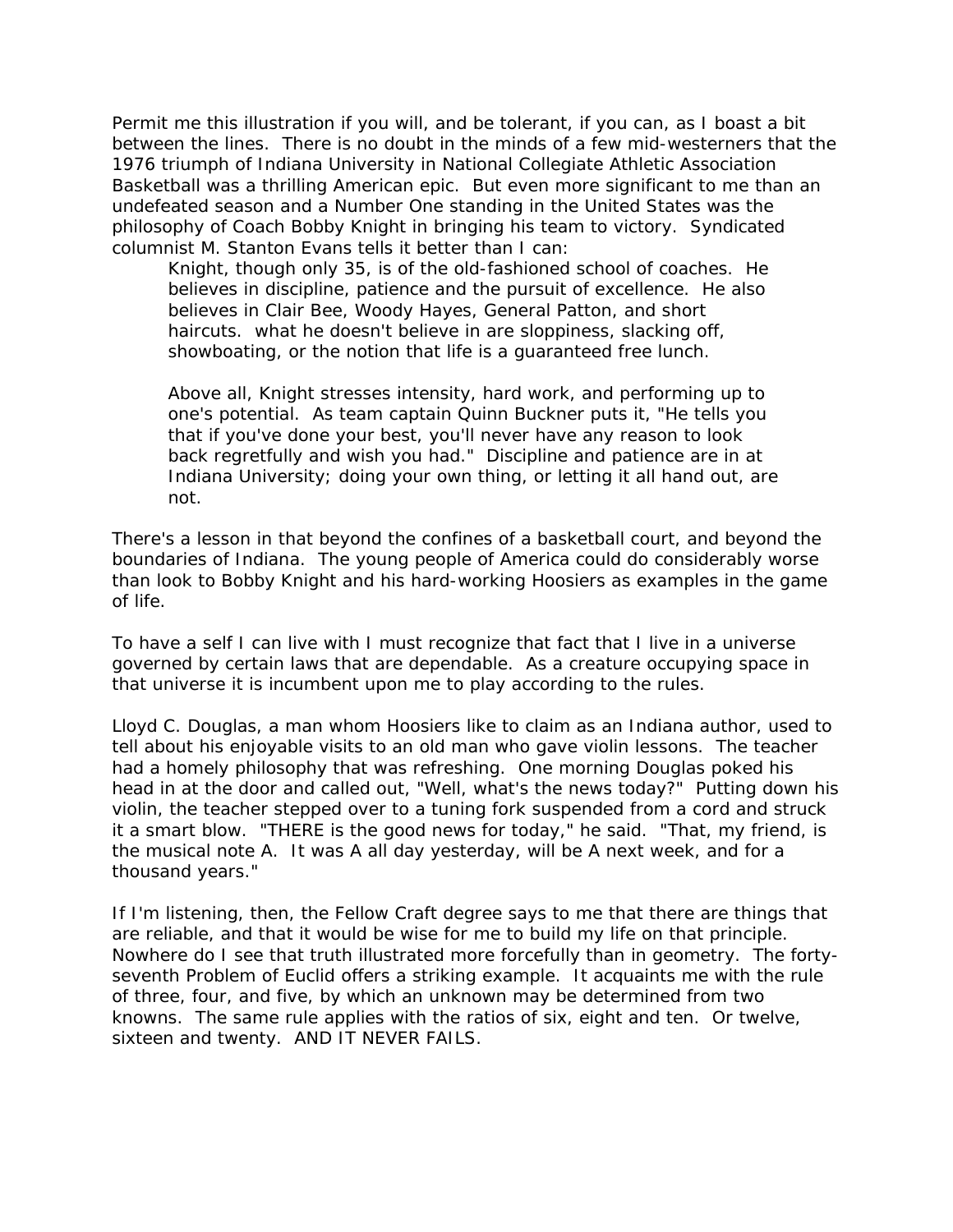By the Forty-seventh Problem of Euclid I learn that there are certain truths not dependent upon time, or place, or world, or universe. The "situation" doesn't enter into some things, and this is one of them. It means today what it has always meant, its message as relevant as it was five thousand years ago.

The same truth is conveyed to me in the lesson of the Square, which must be ninety degrees, no more and no less. Ninety-one is too much, and not one can settle for eighty-nine. It has to be ninety, and it remains ninety year in and year out. I see it in the lesson of the Level and the Plumb, in the Winding Stairs, in the awe-inspiring Letter G.

A few years ago I read with pleasure Merle Miller's book "Plain Speaking", an oral biography of Harry S. Truman. One passage in particular I chose to mark so I might return to it as often as I liked. It was a question directed by the author to Dean Acheson, who was Truman's Secretary of State.

"The Kennedy people talk a great deal about situation ethics, whatever that means," said Merle Miller. "How do you think Mr. Truman would feel about that?"

"You'd have to ask Mr. Truman," Dean Acheson replied, "but I seriously doubt whether he has ever found it necessary to place a modifying adjective in front of the word 'ethics'."

It behooves me to bear in mind, if I want to live with myself, that the word "situation", or any other modifying adjective, when placed in front of the word "ethics", has no place in Freemasonry. Some things are true and dependable and right whether we like it or not, whether it suits our convenience at the moment or not.

And then, to have a self I can live with I must seek tirelessly to improve myself.

One of my favourite stories is that which describes the occasion when a believed teacher came to his last lesson. It was Dean LeBaron Briggs, of Harvard, who for 50 years had taught English grammar. Like all good teachers, he also taught much that lies beneath and above and beyond that subject. The students say expectant, waiting to hear the words that would sum up fifty years of his life. They were astonished when he began his lecture unceremoniously by saying, "I wish to comment on the use of shall and will."

He paused to let them recover. Then he drove home the lesson that not one of them ever forgot: "If I have sometimes dwelt upon what seemed to be trifles, it is because small things are necessary to perfection, and perfection is no trifle."

The Fellow Craft degree has the same lesson to convey. Now I can understand the reason for its emphasis on knowledge. Again I see the right angle, which will settle only for ninety degrees. I see the Forty-seventh Problem, and can conceive of no circumstances under which it would not apply. I see the handiwork of those master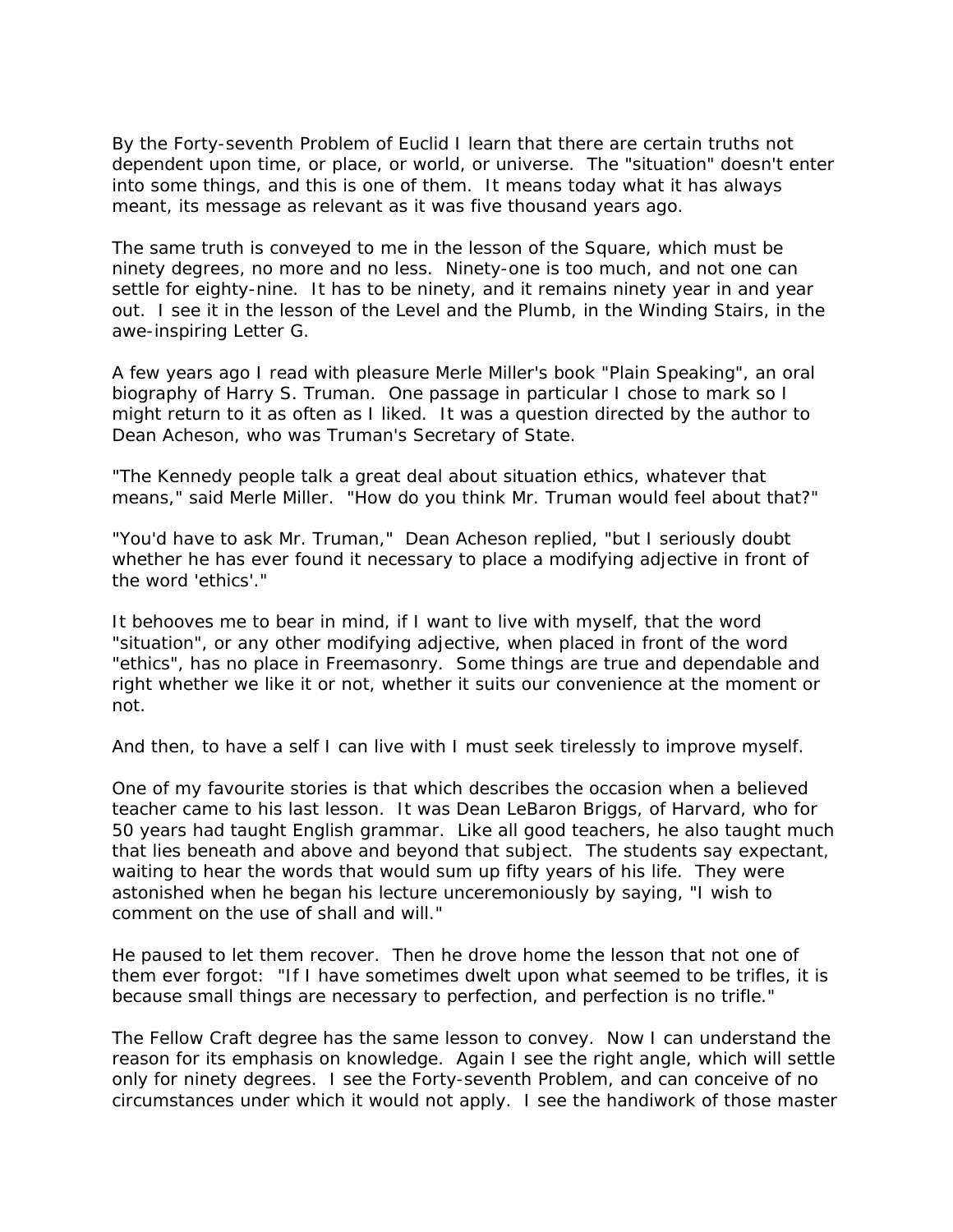masons of long ago in soaring cathedrals, each a symphony in stone, enduring objects of breathtaking beauty because the hands that wrought them would accept nothing short of perfection.

It would be to the advantage of the Fraternity if we would all pause now and then - rather often, in fact -- and ask ourselves the question, "Just what is the function of a Lodge of Freemasons?"

Is it to erect, equip and maintain a building? To furnish members for other organizations? To subsidize groups that have been attached to the Craft and provide facilities for them?

Of course not. Masonic Lodges can do all these, and more, as a by-product of that great, compelling force known as Freemasonry, but to proceed as if building, and subsidizing, and prospective membership pools were the basic purpose of Freemasonry is to get the cart before the horse.

Then what IS the purpose of Freemasonry? What is it all about?

In Indiana, the second question directed to me when I was memorizing my Entered Apprentice catechism, was:

"What come you here to do?" (Not in the past tense, but in the present; not "What came you here to do?", but, "What COME you here to do?", right now, this very minute.)

In my answer I was taught to say that I had come to learn how to make myself a better man. "To improve myself," was the way it was phrased.

Take particular note of that short sentence. I sought the privileges of Freemasonry that I might IMPROVE MYSELF. Not someone else. Not society, nor its institutions. Not other nations, nor creeds, nor races. JUST MYSELF; that's all. Once I had improved myself, then there would be some hope that others might be improved also.

In Indiana, two stones are displayed next to the Master's station in the East. One is rough; the other smooth. One represents what we are; the other what we can become.

Isn't the real purpose of Freemasonry, then, to take a good man, one at a time, and try by our teachings to make a better man out of him? Our purpose is the same as it was when the stones for King Solomon's Temple were hewed, squared and numbered IN THE QUARRIES WHERE THEY WERE RAISED. And where are those quarries? In your Lodge, and mine.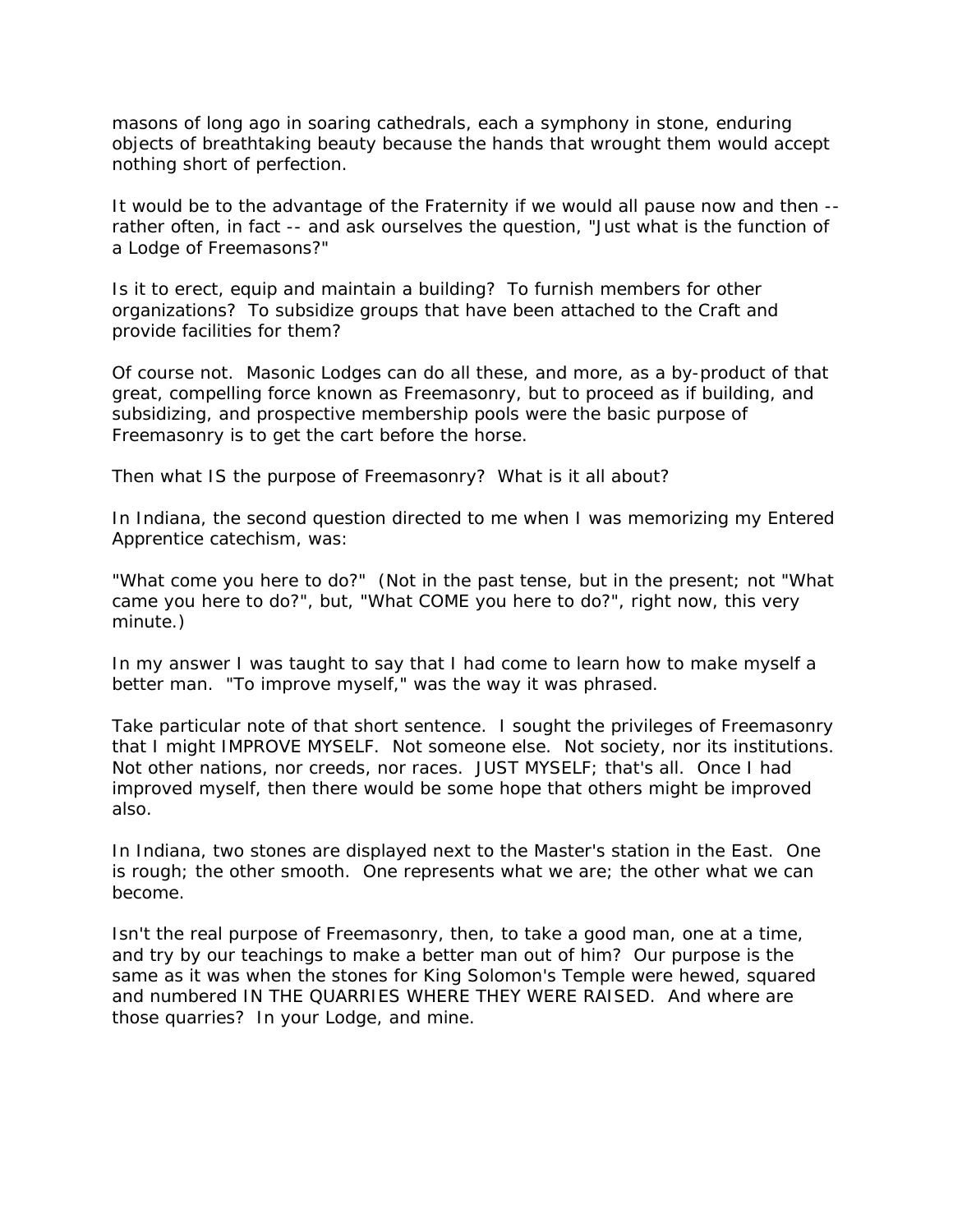We have heard it said that Freemasonry is an anachronism in this confused age. If that be true, what a glorious anachronism it is! And with what solemn pride should we be the quardians of its message until reason shall again prevail! I was thrilled to read these forceful lines from the editor of a religious publication who was commenting on one of the many absurd experiments being advocated by the leadership of the churches of the Christian faith, each justified as "an idea whose time has come".

"So was phrenology an idea whose time had come," thundered the editor, "and haruspicy; and the Emperor Julian's restoration of paganism; and Arianism; and Hitler's Thousand Year Reich. History is soggily full of ideas whose time had come. Alas for those who must suffer through them until their time has come to go!"

The man who guides his steps through life by the challenging paradox known as Freemasonry is quite likely to have a self he can live with. For traditionally and basically, our Craft is a Brotherhood of Squares, made up of men who do the oddest things; who do not operate in the conventional manner at all.

Hence, in a day when the term "Square" is an epithet of scorn, Freemasonry quietly reminds us that the Square constantly symbolizes dependability, and truth, and honour, and unshakable integrity.

In an age when theologians seem to have lost contact with God, the Freemason has (or should have) no doubts at all.

In a restless time when men become impatient unless all of the prolific organizations in an over-organized age has a slogan and makes official pronouncements on about every subject under the sun, however trivial; when it is desired mightily that the conventional pattern be followed -- to maintain lobbies, to publish aims and objectives, to conduct drives and campaigns, to parade and demonstrate, its members falling over each other in a ridiculous effort to be seen and heard -- the Masonic Craft goes (or should go) quietly about its business with dignity, serene in the conviction that is has chosen the better part when, "through the improvement and strengthening of the character of the INDIVIDUAL MAN, (it) seeks to improve the community".

And so it is that the Masonic Institution, which sometimes is looked upon with scorn because it does not operate in the conventional manner, is prepared (or should be prepared) to bear witness to the fact that the conventional way of our age leaves much to be desired, and to stand upon its own majestic affirmation that the way to change human systems is to change human lives.

This, then, is my conception of how Freemasonry can help to build a better tomorrow: Instead of trying gimmicks whereby we may be seen and heard by men, let's try Freemasonry -- the real thing -- the only public relations program that really works. As Freemasons we have a stake in a better tomorrow, do we not? We do, indeed; yea, more than that; WE HAVE A RESPONSIBILITY.